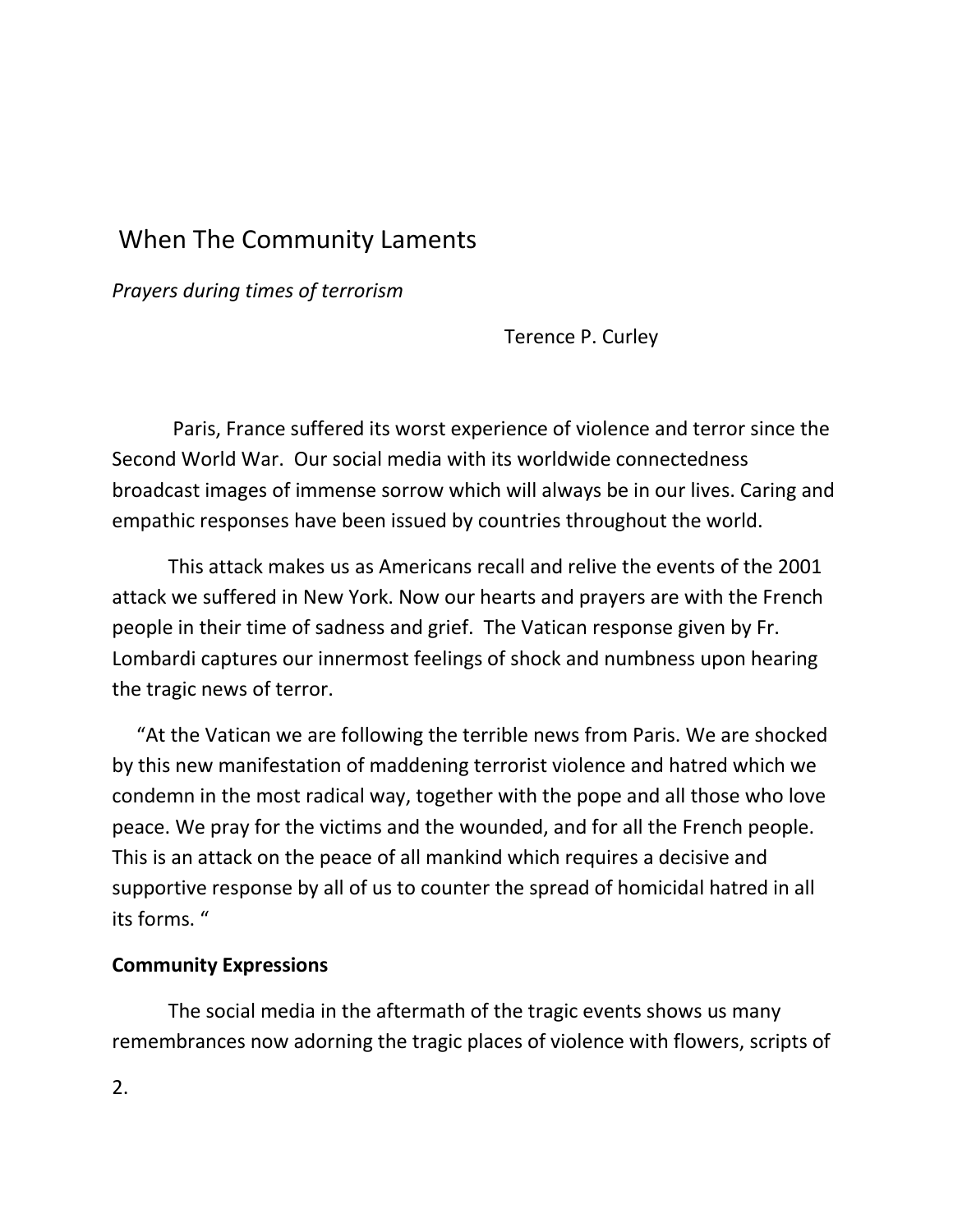Prayerful wishes for the deceased and other adornments made clearly visible for the world to see. Loved ones and friends gather in sorrow along with a world which experiences their pain through such tragic loss of life. They gather in deep sorrow for those victimized by what terrorists have done blaspheming in the name of God as they maim and kill the innocent.

The scriptures provide us with ways to express our hope that God's intervention will change our feelings of emptiness, fear and sadness while we become even more aware of the events and how they occurred. We need to place our losses and the losses of the French people into the context and framework of faith.

There is a need to come together for prayer. There is a need for people in trauma to overcome fear. There has to be a willingness to resume as best as possible a normal way of life,

 Safety and stability is given when communities respond in prayerful ways. This is already evident by the many memorials and prayer services. Notre Dame Cathedral is a visible sign of the sacred in Paris which has down through the ages stood as witness to faith amid terrible events.

## **Sense of Vulnerability**

Survivors of traumatic events may have a heightened sense of being vulnerable. This applies to people who witness the attack both personally and via the media. It further may extend to people who experience traumatization from learning of relatives, friends, and acquaintances that were subject to violence.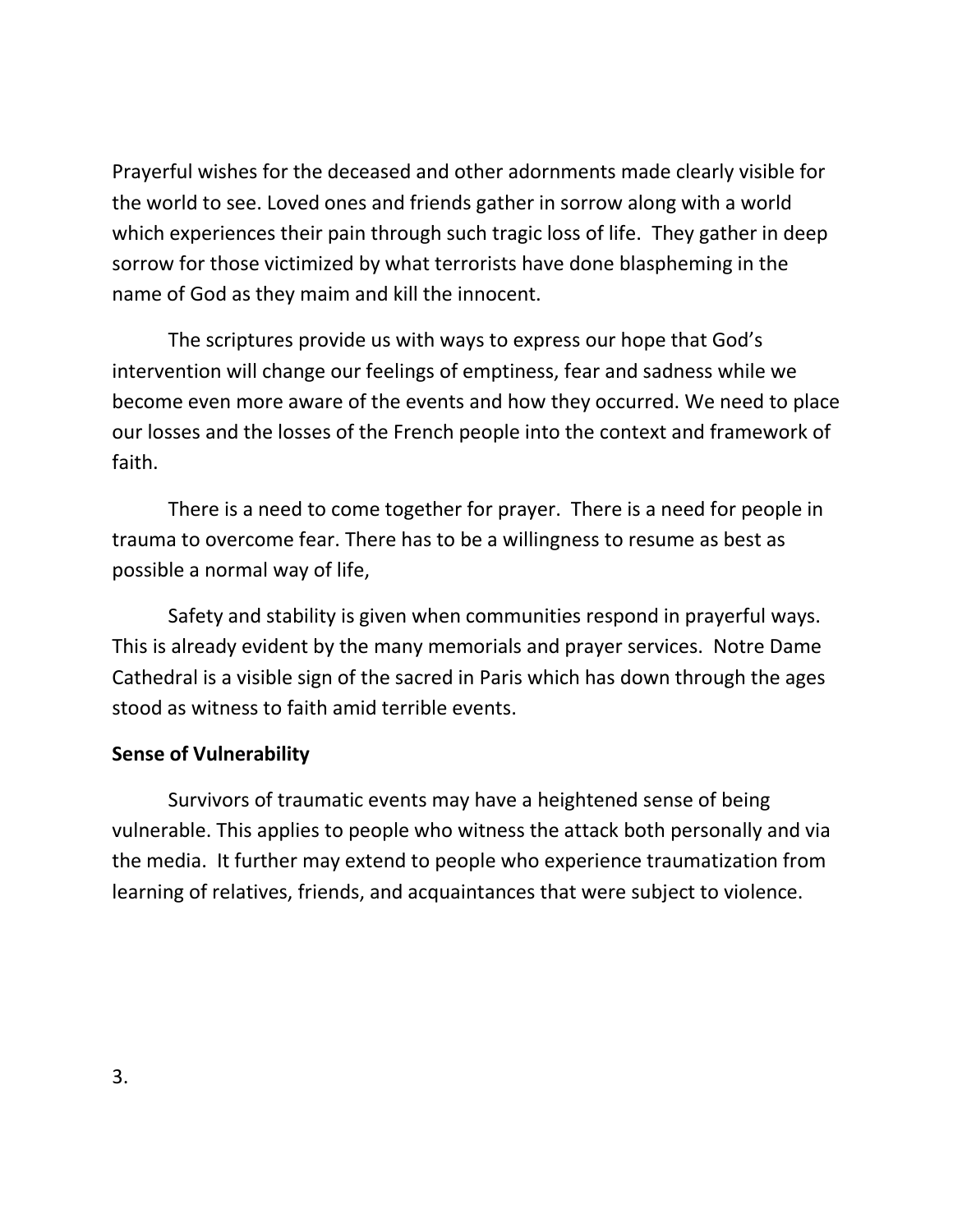# **Children & Trauma**

Repeated media accounts have to be taken into consideration with small children. They mistakenly may think that as events are repeated on the screen that they are still occurring. We noted this at the time of the Twin Towers. The continuous coverage being constantly repeated did mislead some children. The same thing was evident with Hurricane Sandy and how children witnessed the repeated coverage. They even thought with the wind in the trees that the hurricane was there. It is more than important to show children that they are safe.

# **God Is Our Shelter And Strength**

Shortly after our experience of the Twin Tower terrorism The American Bible Society published a small booklet with words of comfort and hope from the Bible. The introduction posed the following questions. "How could this happen?" "Are my friends and family safe?" "How could anyone commit such an evil act?" "Is the situation hopeless?"

The booklet relates how acts of political terrorism often strike without warning. It describes the shock, fear and a sense of outrage and how this overwhelms us. We may have feelings of helplessness and abandonment. What the booklet does is place our loss amidst devastation into the context that God does care and is "always ready to help in times of trouble." Psalm 46.1

# **Rebuilding Trust & Hope**

When traumatic loss happens we immediately realize that our world is not and may never be the same. In many ways we revise the world we assumed would remain constant. We need to draw strength from our resources in faith. We know from the depth of our being that we are lamenting. The faith of the Psalmist's too felt this in praising God by way of lamenting. The Psalms unlock our deepest emotions give our faith true expression in crying out to God.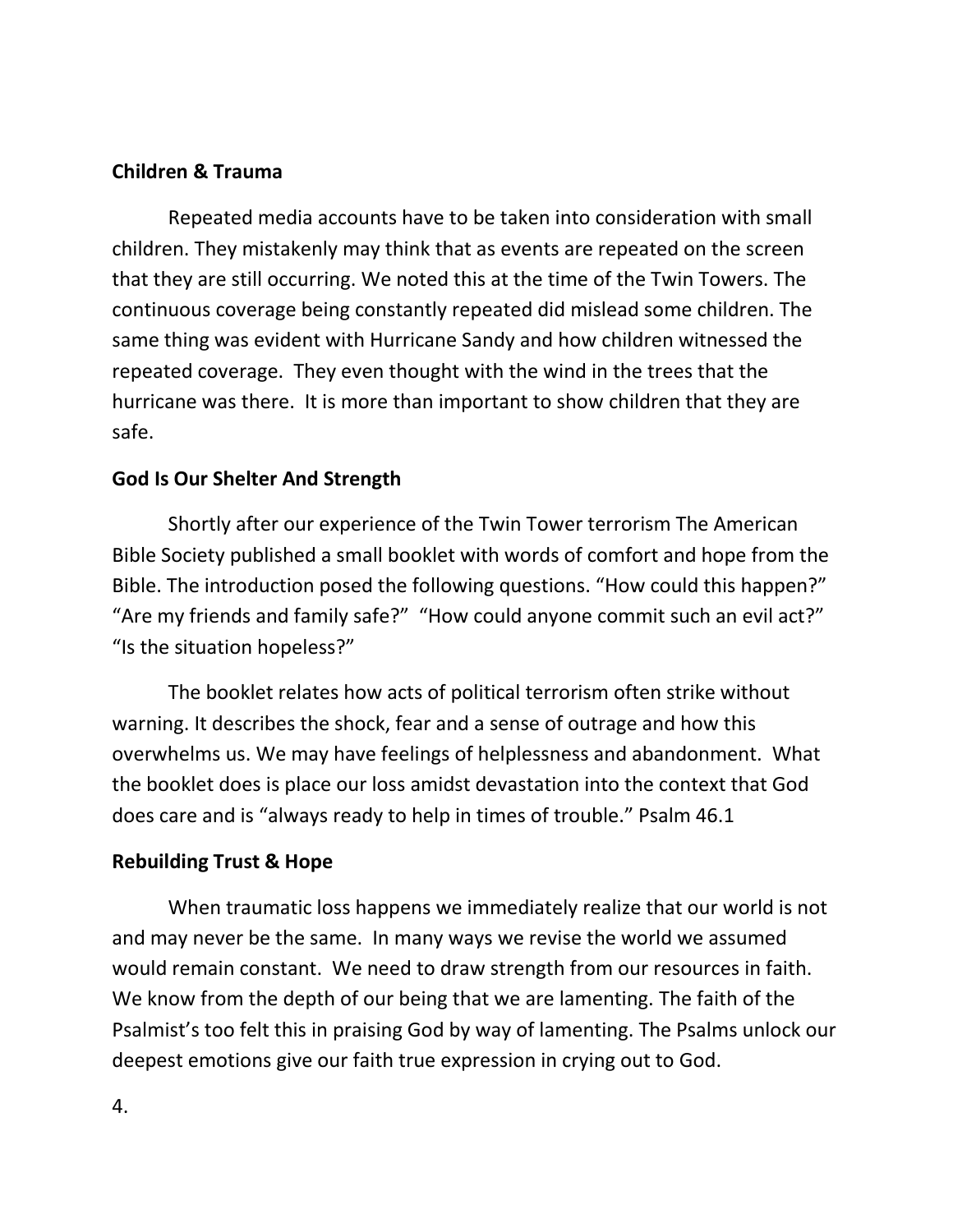

In the scriptures there is considerable literature about lamenting. It is especially evident in the person of Jeremiah. The Rembrandt painting on the destruction of Jerusalem is a startling portrayal of the Prophets grief. It pictures him against the backdrop of the destruction of the Temple. At his feet are certain salvaged artifacts. So too for ourselves as we salvage, revise, and rebuild our lives amidst destruction. Jeremiah and the painting is a meditation for mourning.

Throughout the Hebrew Scriptures there is a crying out to God. We can readily look to the Books of Job, Lamentations, and the Psalms of Lament. There is a conversing with God as remarkable expressions of our whole being responding in healthy and healing ways to traumatic suffering.

The laments are helpful for the purpose of indentifying with a crisis. While they are not actual descriptions of the situation they focus our feelings of helplessness such a crisis engenders for all who are in any way involved. We are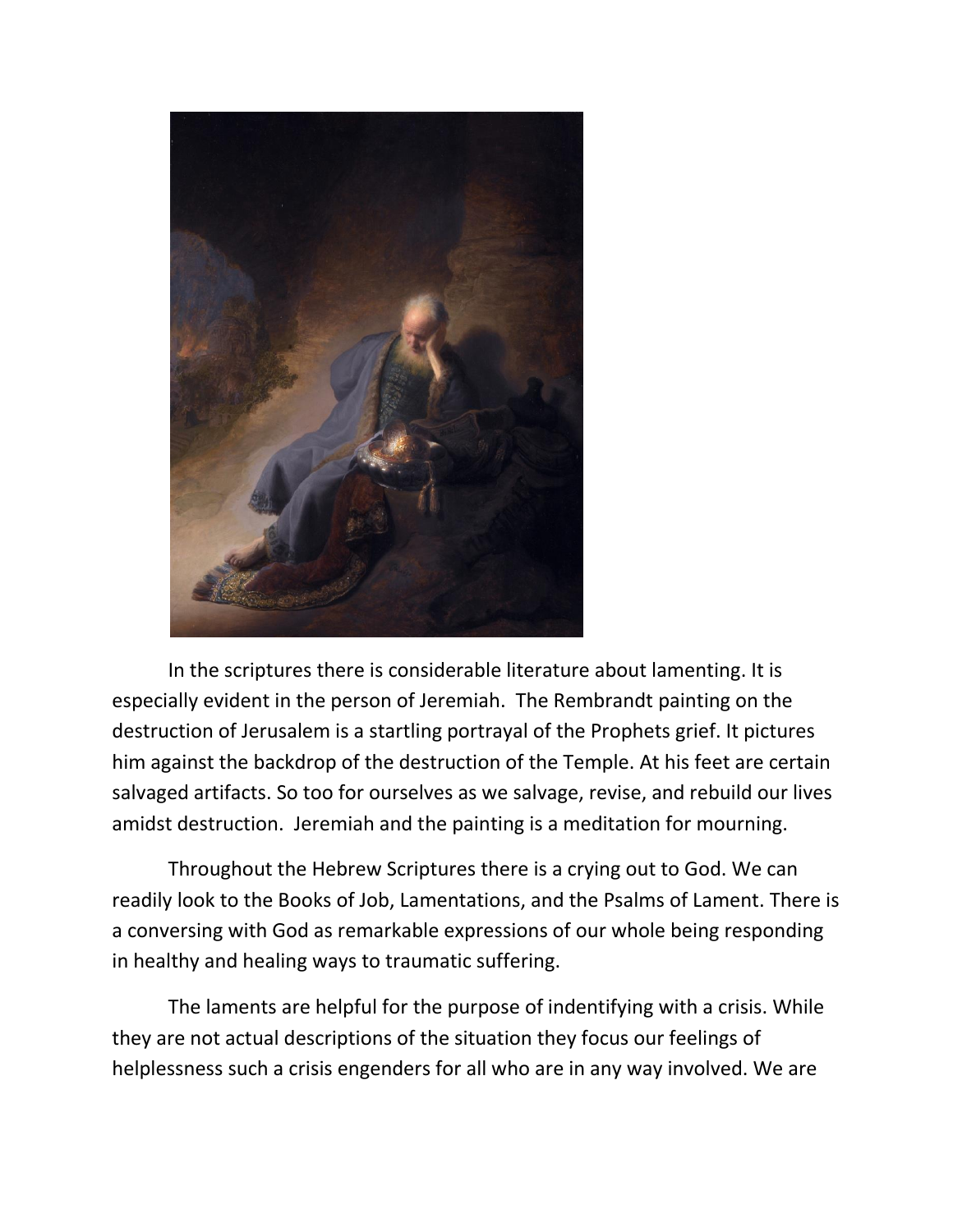given permission to cry and manage our conflicts by expressing them with a loving and compassionate God.

# **Pastoral Ministry**

Pastoral ministry relates ritual to life's reality. Our rituals have to express ourselves in relationship to God and each other. The gathering together is a time of accepting the empowering prayer of the entire community. The believing community is in communion with other communities in the Body of Christ. This is so apparent with the empathic response we have for our French brothers and sisters. We are in prayer connected with those who are suffering. After all we recall the words of St.Paul:"If one member suffers in the body of Christ which is the Church, all the members suffer with that member." (1Corinthians12:26) These words of Paul help us to maintain a good perspective. At he same time they cultivate our revising and rebuilding our lives.

5.

## **Community Laments & Prayers**

Our prayers are with the French People. Through the intercession of the saints from France we hope there is the experience of healing given to those who suffering so many traumatic losses. May the families of those victimized by the terror inflicted upon them live with hope and rebuild their lives with the hope for the heavenly reunion with those who have died. May they rest in Peace.

**Father Terence Curley is a faculty member for the Theological Institute at St. John Seminary. His publications are about the Ministry of Consolation available on Amazon.com and Barnes & Noble. Com.**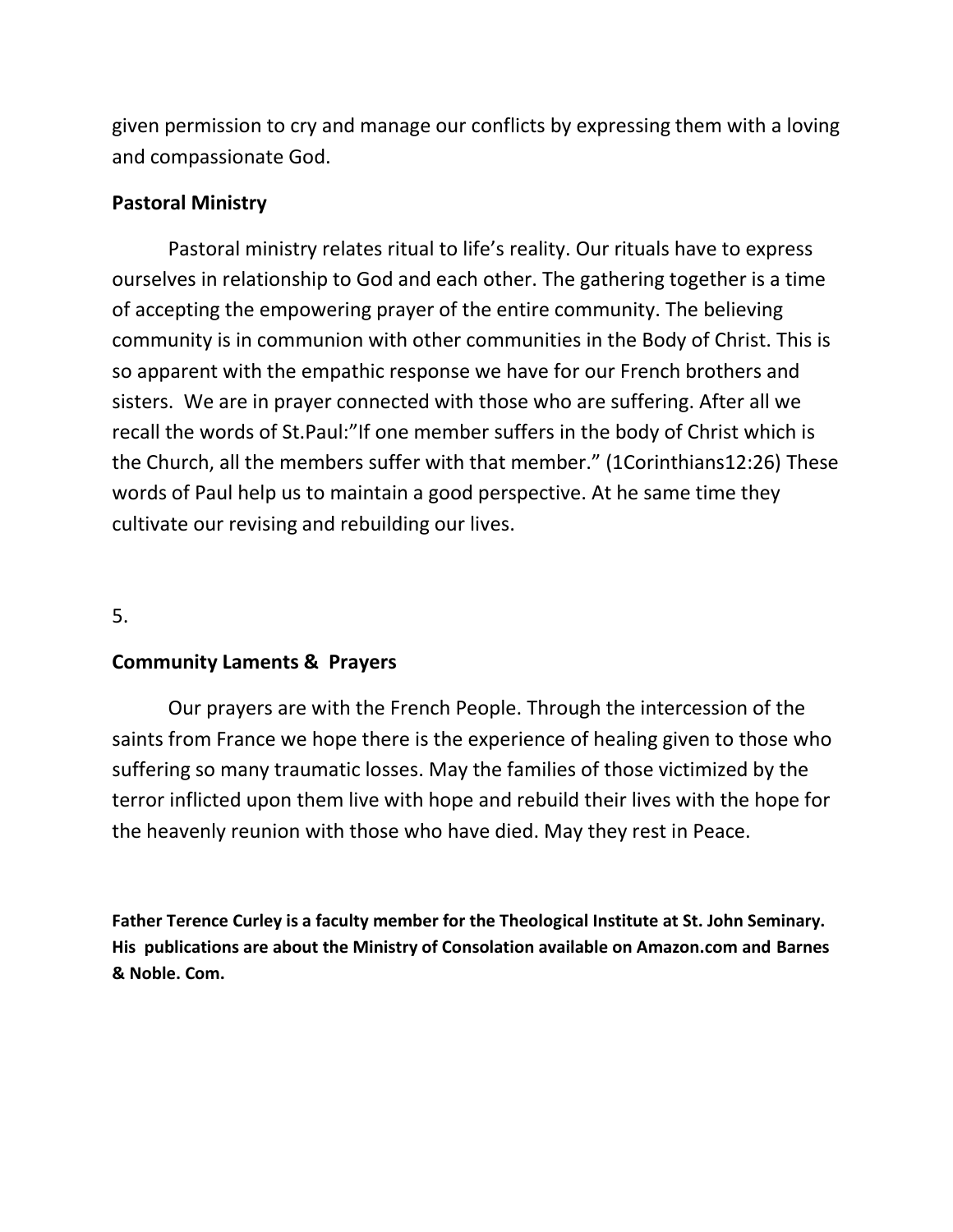#### *Community Laments and Prayers for France*

**We gather together to pray for the peace which is beyond understanding to descend upon us and the People of France. We pray for the souls who suffered at the hand of evil acts. May they now enjoy the peace of the Kingdom of Heaven. We ask you our loving God to intervene and assist us in combating evil especially in the form of terrorism. We ask you and all of the Saints to hear our pleas for healing and hope. R. Amen**

**Litany to Special Saints from France:**

**Through the intercessions of these saints we make our prayer for these who died and are grieving in Paris and throughout France:**

**Saint Therese o Lisieux, Patron of France, Pray for them**

**Saint Joan of Arc, Patron of France , Pray for them**

**Saint Martin of Tours, Patron of France , Pray or them**

**Saint Remigius , Patron of France, Pray for them**